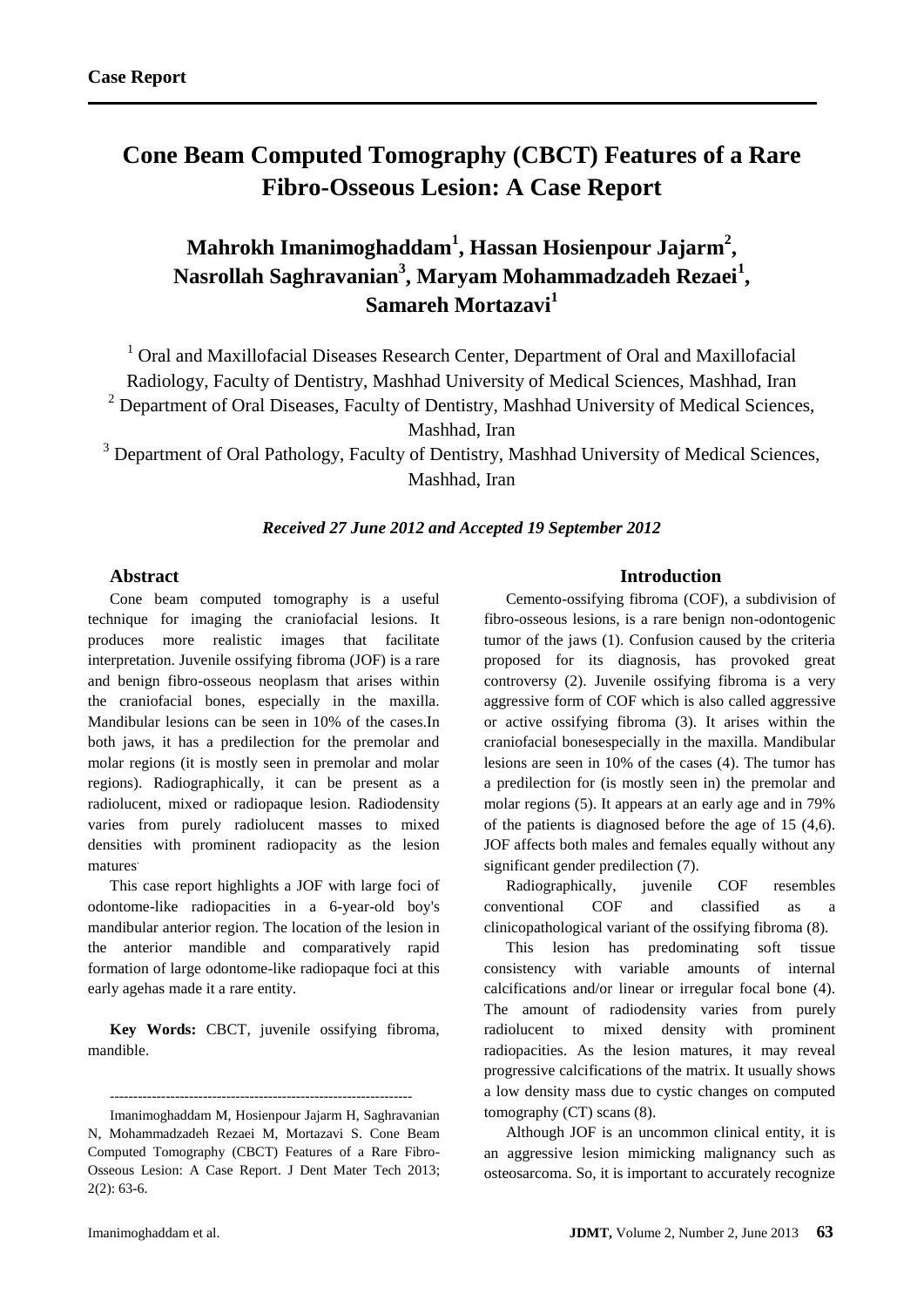JOF for making the diagnosis and managing the disease (9,10). The essential characteristics of this clinical entity include the early age of onset, the bone pattern, the high tendency to recurrence and the aggressive local behavior (8).

This case report highlights a JOF occurring in the mandibular anterior region which has made it a rare entity.

# **Case Report**

In October 2010, a 6-year-old boy was referred to the Department of Oral Diseases of Mashhad Faculty of Dentistrywith a painless, progressiveswelling of the mandibular anterior region.According to his parents, he had the swellingfor 6 months but its size had increased rapidly during the last month. The patient had not experienced any pain or discomfort and no previous treatment had beencarried out for him.

He was otherwise fit and healthy. Extraoral examination revealed a moderately large left mandibular mass,causingasymmetry in the chin. No enlarged lymph nodes were found on palpation (Fig.1).



**Figure 1.** A 6-year old boy with a painless, progressive swelling of the mandibular anterior region which has caused an asymmetry in the chin

Intraoral examination showed expansion of the buccal and lingual cortical plates of the mandible, extending from left to right deciduous second molars.Displacement and mobility of mandibular incisors and deciduous canines were also observed. The mass was bony-hard and non-tender to palpation and overlying mucosa was smooth and normal in color.

The possibility of superimpositions in panoramic view in mandibular anterior region leads us to prescribe cone beam computed tomography (CBCT) instead.

CBCT can be used as a dose-sparing technique compared with alternative standard medical CT scans for common imaging tasks of oral and maxillofacial lesions.

CBCT sections showed a mixed, bilocular, welldefined lesion that contains dense, amorphous and odontome-like calcifications. A radiolucent rim was also seen around the lesion, which was extended from the mesial side of the unerupted left first mandibular molar to the mesial of the unerupted right first premolar (Fig. 2a-c). Expansion of the buccal and lingual plates was remarkable but the cortices were intact.

Gross displacement of mandibular incisors was obvious and unerupted canines were pushed towards the inferior border of the mandible.

Clinical findings such as rapid expansion, early age of onset, teeth displacement and midline location were indicative of aggressive central giant cell granuloma and mesenchymal malignancies, which were radiographically ruled out.

Other radiographic differential diagnoses were juvenile cemento-ossifying fibroma, calcifying odontogenic cyst (COC) associated with odontoma and ameloblastic fibro-odontoma.

Histologic examination of the non-capsulated lesion revealed benign neoplastic mesenchymal cells proliferation, which form a connective tissue stroma containing calcifications. The fibrous tissue was cellrich in most parts and fibrillar in others and shows areas of hemorrhage and multinucleated giant cells as well. The mineralized component contains concentric lamellated ossicles and cementicles in various shapes, with peripheral eosinophilic rings around basophilic centers. Histologic examination confirmed the diagnosis of psammamatoid form of juvenile ossifying fibroma (Fig. 3).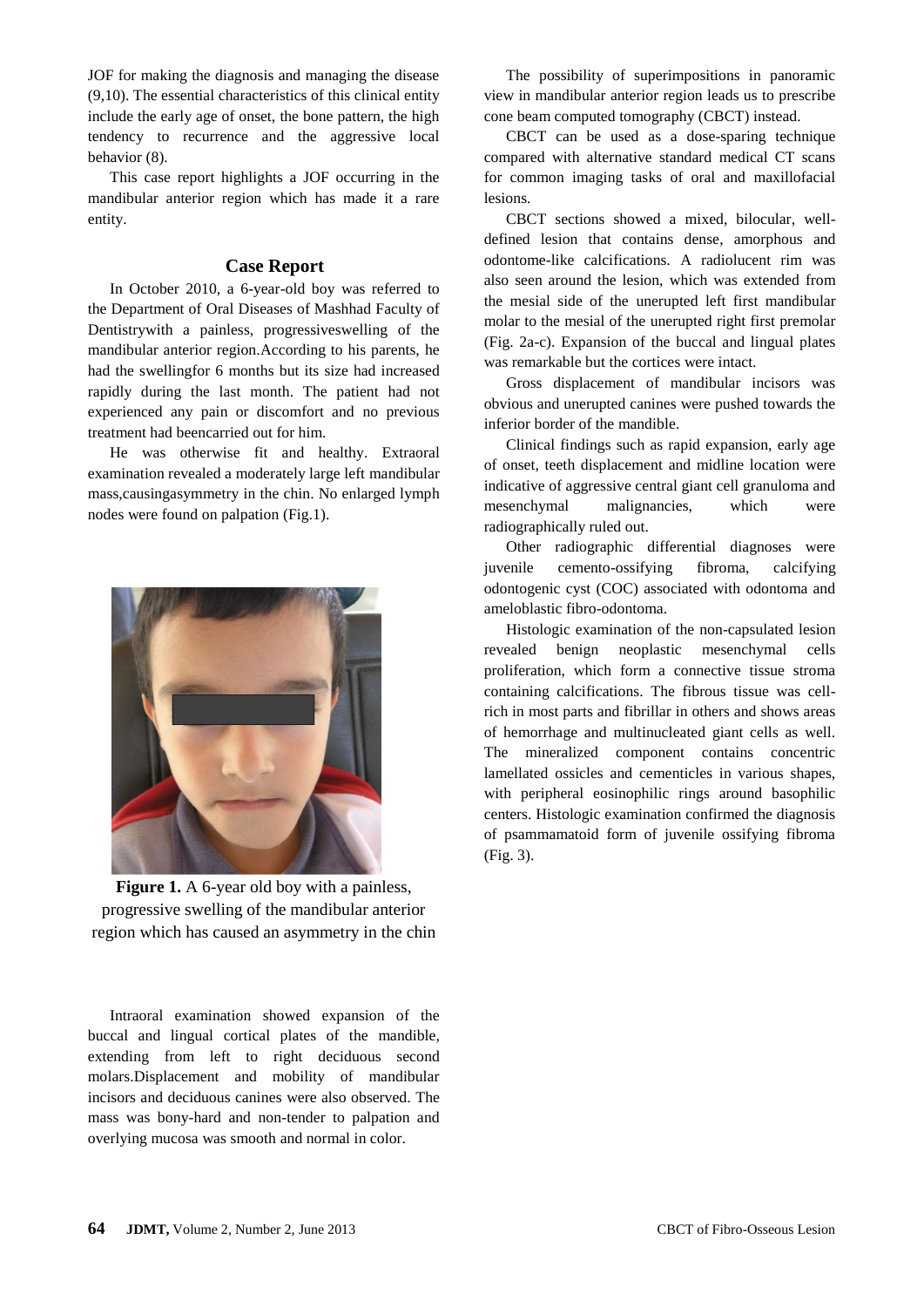

**Figure 2.** CBCT views of the lesion that shows the cortical expansion and the odontome-like calcifications in the lesion. (2a) panoramic-like view. (2b) axial view. (2c) cross sectional view



**Figure 3.** H&E photomicrograph of the tumor. shows cellular part of connective tissue.  $\rightarrow$ shows concentric lamellated ossicle with peripheral

osteoid rim and pseudocystic degeneration. shows spherule of basophilic cementum-like material (original magnification x100)

#### **Discussion**

JOF has a predilection for the premolar and molar regions in both jaws (5) in contrast to our case in which it occurred in anterior mandibular region,crossing the midline.

Radiographically, juvenile COF resembles conventional COF but due to its distinct histological features,the most common site of involvement, clinical behavior (aggressiveness and recurrences)and also the age of occurrence, it has been considered as a separate entity and classified as a clinicopathological variant of the ossifying fibroma (10,11).

JOF typically appears as a slow-growing asymptomatic enlargement. Some lesions, however, demonstrate rapid growth and may be associated with local complications as it achieves a large size and exhibit aggressive behavior (12,13).

At first glance, rapid expansion in our case may seemslike a malignancy but teeth displacement without mobility and resorption as well as intact cortical plates makes it closer to benign lesions.

JOF is not encapsulated. Its periphery is welldefined and corticated though. It appears locally aggressive, with cortical disruption and involvement of many adjacent anatomical structures. This lesion has predominating soft tissue consistency with variable amounts of internal calcifications and/or linear or irregular focal bone (4).

In our case, the lesion is well-defined and surrounded with a radiolucent rim, which shows the central maturation of the lesion.The lesion is mixed and contains odontome-like calcifications.

Given the radiographic appearance and the patient's age, differential diagnoses include Juvenile cementoossifying fibroma, COC (calcifying odontogenic cyst associated with odontoma) and ameloblastic fibroodontoma.

The JOFs are classified into two different clinicopathological groups: the trabecular and the psammomatoid types. Trabecular JOF is recognized by the presence of trabeculae of fibrillar osteoid and woven bone. Psammomatoid JOF is characterized by the presence of small uniform spherical ossicles, called psammoma bodies. The most reported sites of these bodiesare sinonasal and orbital cavities (14). In the present case, histopathologic findings were similar topsammomatoid type of JOF, which isa rarity in the anterior region of the mandible.

The undulating expansion which is also found in this caseisunusual for JCOF, as the JCOF expansion is more concentric.

An uncommon clinical entity, JOF is an aggressive lesion mimicking malignancy similar to osteosarcoma. Therefore, it is of paramount significance for it to be